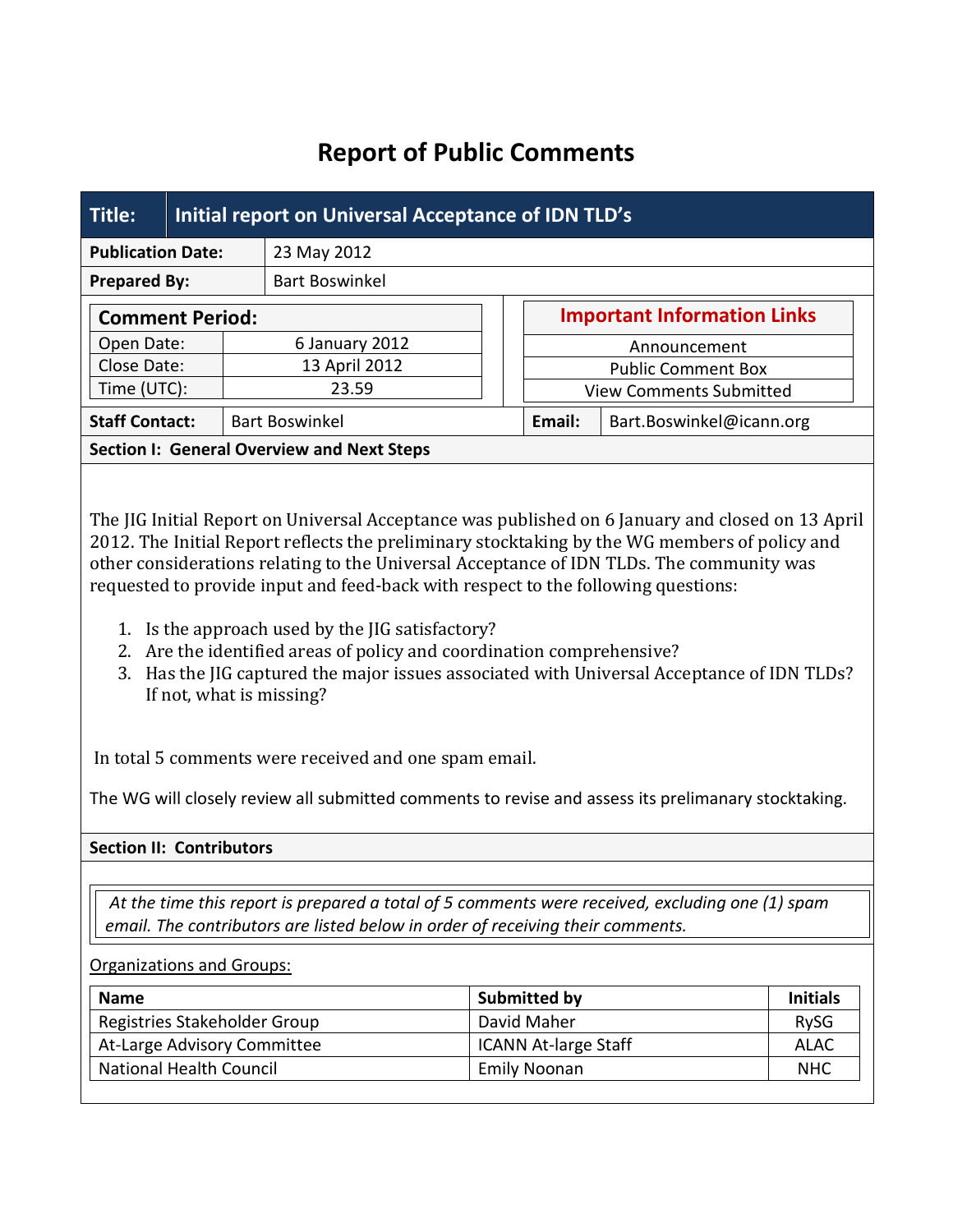| Individuals:  |                                  |                 |  |  |  |  |  |
|---------------|----------------------------------|-----------------|--|--|--|--|--|
| Name          | <b>Affiliation (if provided)</b> | <b>Initials</b> |  |  |  |  |  |
| Chris Chaplow | Andalucia.com                    | CС              |  |  |  |  |  |
| Joseph Yee    |                                  | ı٧              |  |  |  |  |  |

### **Section III: Summary of Comments**

*General disclaimer: In this section a broad and comprehensive summary of the comments is provided. It is not intended to include every specific aspect or stated position by each contributor. If the reader is interested in specific aspects of any of the summarized comments or the full context, she or he is advised to read the specific contributions, which can be found through the link referenced above ( View comments submitted)*

Comments RySG: According to the RySG the Interim paper is not clear regarding the type of feed-back and input that is solicited. Is the JIG looking for feed-back regarding the overall approach? If so the RySG will likely encourage and support the approach taken by the JIG. If the JIG is looking for feed-back whether the right questions are asked or hoping to get feed-back on the answers? In both cases the RySG is likely to be supportive of the direction undertaken by the JIG. Regarding the topics in Section III of the report, the RySG notes that the questions, although relevant, cover a lot of ground. Developing a response to all of them may take considerable time. The RySG seeks clarification of the intent of the JIG WG.

Comments ALAC: Whilst acknowledging that ICANN may not directly solve the issue of Universal Acceptance, ALAC supports the view of the JIG that ICANN has influence to promote the Universal Acceptance of IDN TLD's through the different processes available to exert influence (internet applications, supportive policies etc.) and through the stakeholders identified by the JIG. The ALAC notes the JIG could also look into inclusion of the Network Operator Groups ( NOG's) , GAC , ITU. The ALAC welcomes questions about prioritization of ICANN 's efforts on Universal Acceptance. ALAC notes that although ICANN by its very nature is a technical coordination body, some of the issues identified can not be resolved though a technical solution and this should not deter ICANN from taking a policy decision.

Comments NHC: The opening of the new gTLD process will allow any person, group or corporation to register almost everything as a top-level domain. This will put not-for profits at a great disadvantage compared to forprofits to defend, in particular as a result of a. string confusion resulting from the use of the name of a body part or disease or mimicking not-for profit sites as a TLD, and b. the cost and time required to apply for a new gTLD.

Comment CC: There is a high business value in the universal acceptance of new TLD's and IDN's. All issues listed in the Interim report result in lost business.

Comment JY: The Universal Acceptance of IDN TLD's is currently more determined by tools and services and less by registering and resolving. To improve the Universal Acceptance ICANN may want to focus on and work together with: